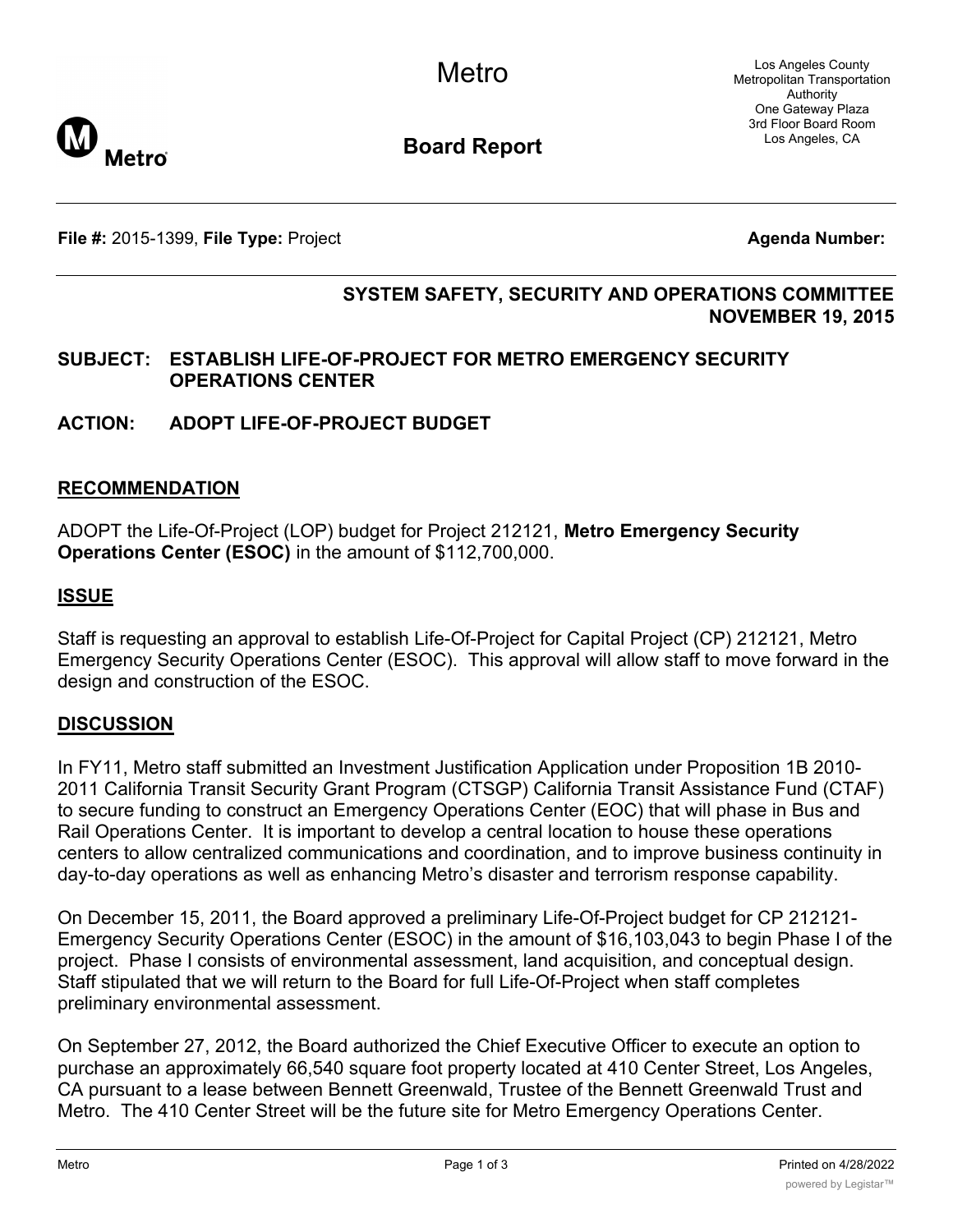On March 21, 2012, a Board Box was submitted to the Board of Directors outlining the preliminary Emergency Operations Center location specifications.

Staff is now returning to the Board to request for full Life-Of-Project for CP 212121 in the amount of \$112,700,000, this is inclusive of the Phase 1 budget of \$16,103,043. The construction of Metro Emergency Operations Center will consist of a security hardened two story building of approximately 36,000 square feet up to 50,000 square feet with one level of subterranean parking. The new ESOC will integrate the new Emergency Operations Center (EOC) with the new Security Operations Center (SOC) along with the ability to phase and construct (in the next five to fifteen years) up to two more new floors approximately 36,000 up to 50,000 square feet in size for the Bus Operations Center (BOC) and Rail Operations Center (ROC).

Staff will explore the feasibility of building a four story building of approximately 72,000 square feet up to 100,000 square feet with one level of subterranean parking. This expanded ESOC will integrate the new Emergency Operations Center (EOC) with the new Security Operations Center (SOC) on the first and second floors. The third and fourth floors will consist of the BOC and ROC to be constructed at a later phases as a tenant improvement in the next five to fifteen years. Should this option be viable, staff will approach the board for authorization of additional funding and Life-Of-Project cost increase.

When completed, the ESOC will serve the following functions:

A. Closed-Circuit Television Monitoring

The ESOC will contain a CCTV monitoring center to gather situational intelligence, dispatch intelligence to appropriate stakeholders, and coordinate video intelligence with external agencies.

- B. Video Retrieval and Storage
	- · Handle video requests from within and outside of the agency.
	- · Retrieve and deliver videos to the requesting party.
	- · Maintain storage servers and computer hardware.
- C. Emergency Coordination

The ESOC will consist of an Emergency Operations Center (EOC). The purpose of the EOC is to coordinate and assist in the facilitation of resources during an incident.

D. Security Dispatch

The ESOC will consist of a security dispatch center. The security dispatch center will have three dedicated positions to facilitate Metro related service calls.

E. Law Enforcement Dispatch